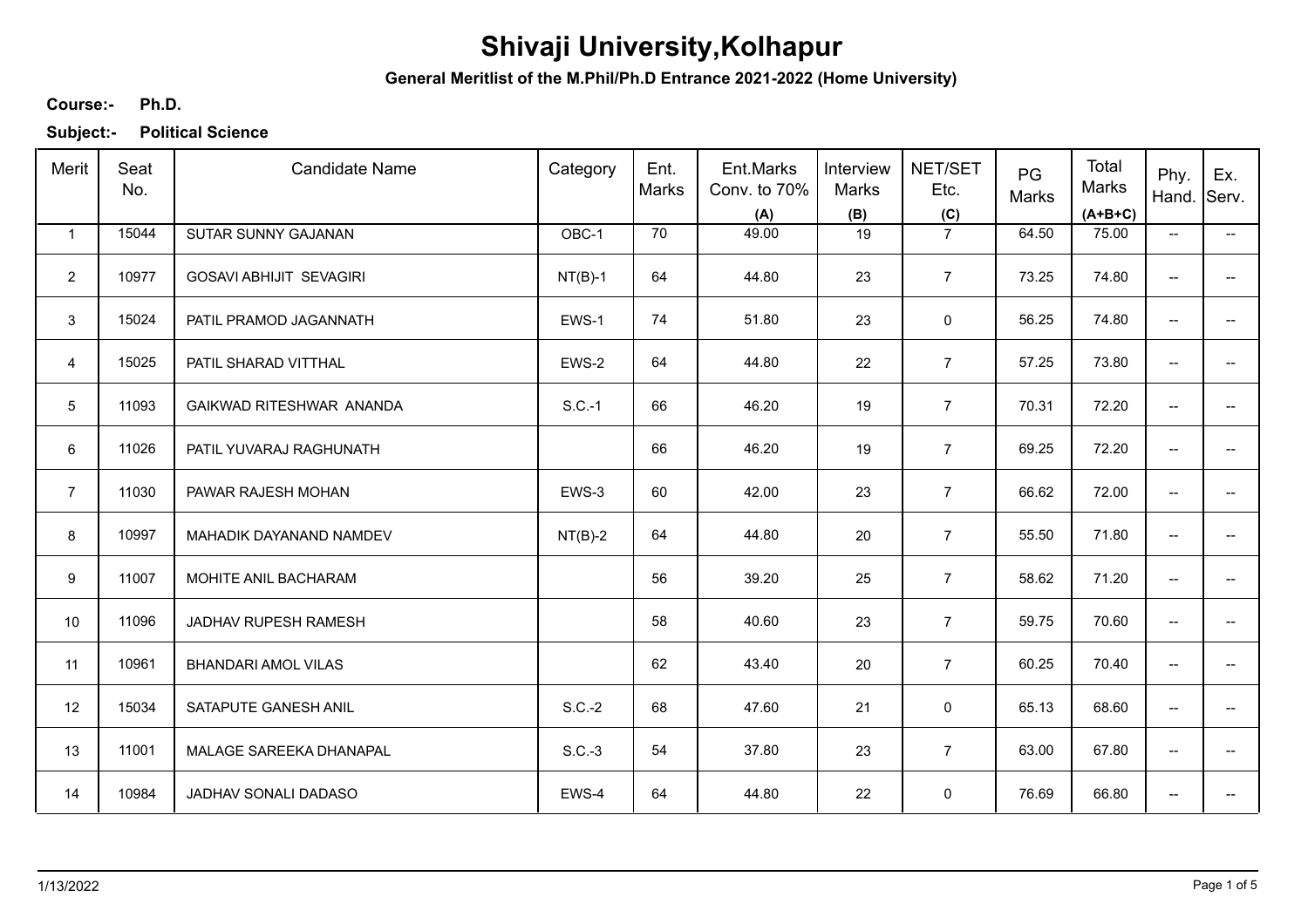**General Meritlist of the M.Phil/Ph.D Entrance 2021-2022 (Home University)**

### **Ph.D. Course:-**

| Merit | Seat<br>No. | <b>Candidate Name</b>        | Category    | Ent.<br>Marks | Ent.Marks<br>Conv. to 70%<br>(A) | Interview<br>Marks<br>(B) | NET/SET<br>Etc.<br>(C) | PG<br>Marks | Total<br>Marks<br>$(A+B+C)$ | Phy.<br>Hand. Serv.      | Ex.                      |
|-------|-------------|------------------------------|-------------|---------------|----------------------------------|---------------------------|------------------------|-------------|-----------------------------|--------------------------|--------------------------|
| 15    | 11003       | MALAVI SUSHANT SARJERAO      |             | 64            | 44.80                            | 22                        | $\mathbf 0$            | 60.75       | 66.80                       | $\overline{\phantom{a}}$ | $\overline{\phantom{a}}$ |
| 16    | 11027       | PAWAR AJIT ARJUN             | $V.J.(A)-1$ | 52            | 36.40                            | 23                        | $\overline{7}$         | 61.69       | 66.40                       | $\overline{\phantom{a}}$ |                          |
| 17    | 15040       | ZORE PRASAD YASHAVANT        | $NT(B)-3$   | 50            | 35.00                            | 24                        | $\overline{7}$         | 67.25       | 66.00                       | $\overline{\phantom{a}}$ | $- -$                    |
| 18    | 11044       | SAWANT DEEPAK RAMCHANDRA     |             | 50            | 35.00                            | 24                        | $\overline{7}$         | 57.25       | 66.00                       | $\overline{\phantom{a}}$ | $\overline{\phantom{0}}$ |
| 19    | 11120       | TAMBE SHASHIKANT DATTATRAYA  | $NT(C)-1$   | 54            | 37.80                            | 21                        | $\overline{7}$         | 63.12       | 65.80                       | $\overline{\phantom{a}}$ | --                       |
| 20    | 11005       | MANE PRAVEEN VILASRAO        |             | 50            | 35.00                            | 23                        | $\overline{7}$         | 68.25       | 65.00                       | $\overline{\phantom{a}}$ | --                       |
| 21    | 11022       | PATIL SUSHANT CHANDRAKANT    | EWS-5       | 52            | 36.40                            | 21                        | $\overline{7}$         | 61.06       | 64.40                       | $\overline{\phantom{a}}$ | --                       |
| 22    | 15027       | PATIL SONIYA MARUTI          |             | 62            | 43.40                            | 21                        | 0                      | 60.50       | 64.40                       | $\overline{\phantom{a}}$ | -−                       |
| 23    | 15041       | BHILAWADE KIRAN MAHADEV      | $NT(C)-2$   | 56            | 39.20                            | 18                        | $\overline{7}$         | 57.38       | 64.20                       | $\overline{\phantom{a}}$ |                          |
| 24    | 15008       | HABALE YOGESH BABASO         | $S.C.-4$    | 50            | 35.00                            | 22                        | $\overline{7}$         | 62.69       | 64.00                       | $\overline{\phantom{a}}$ | --                       |
| 25    | 11018       | PATIL KIRAN TUKARAM          | EWS-6       | 48            | 33.60                            | 23                        | $\overline{7}$         | 64.94       | 63.60                       | $\overline{\phantom{a}}$ | -−                       |
| 26    | 11108       | PATANGE JUI VIJAY            | OBC-2       | 62            | 43.40                            | 20                        | 0                      | 78.50       | 63.40                       | $\overline{\phantom{a}}$ | $-$                      |
| 27    | 11061       | VIRKAR SAMADHAN MADHUKAR     | $NT(C)-3$   | 52            | 36.40                            | 20                        | $\overline{7}$         | 67.75       | 63.40                       | $\overline{\phantom{a}}$ | --                       |
| 28    | 10959       | <b>BANSODE JYOTI PRAKASH</b> | $S.C.-5$    | 46            | 32.20                            | 24                        | $\overline{7}$         | 58.37       | 63.20                       | --                       | --                       |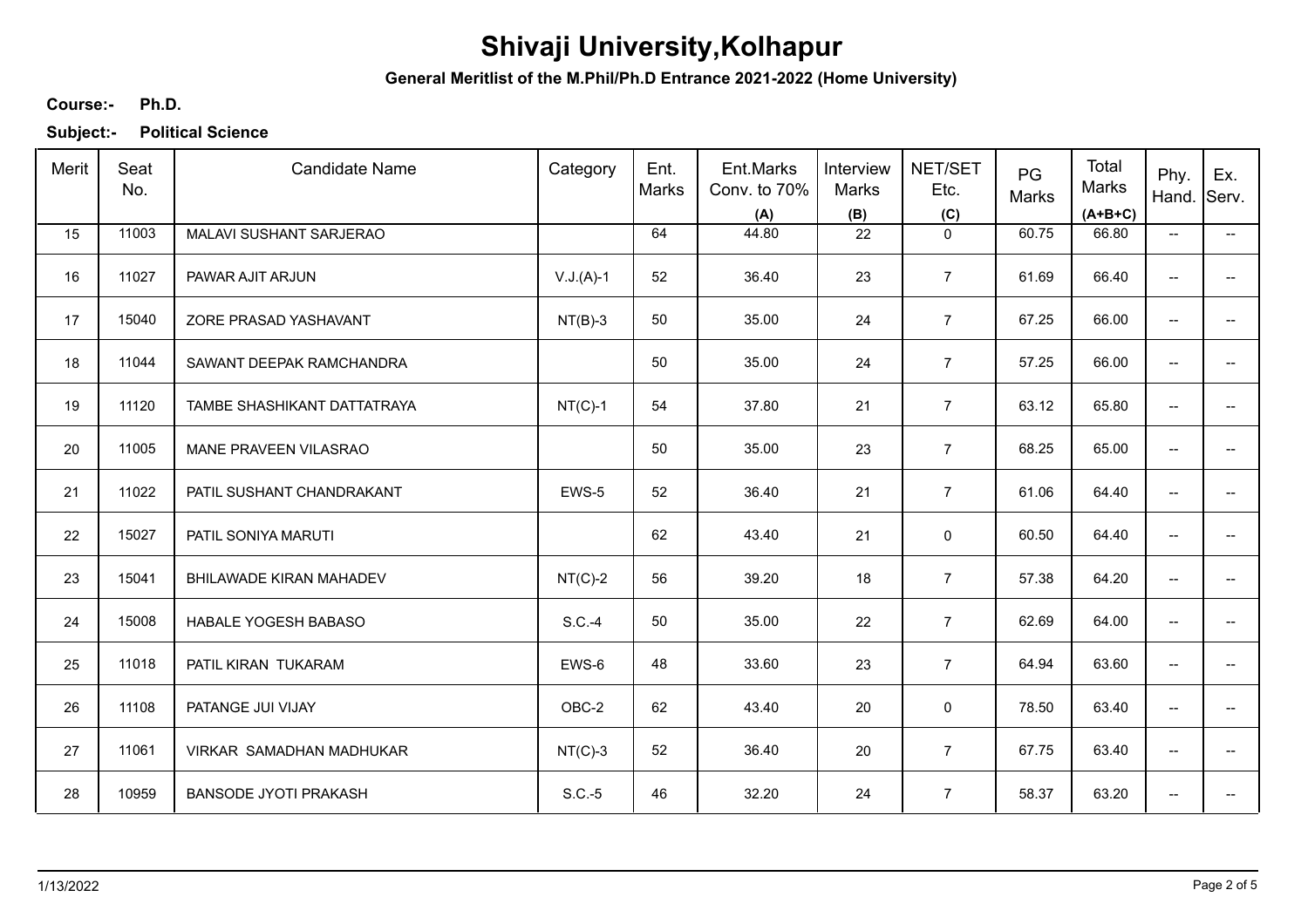**General Meritlist of the M.Phil/Ph.D Entrance 2021-2022 (Home University)**

### **Ph.D. Course:-**

| Merit | Seat<br>No. | <b>Candidate Name</b>        | Category      | Ent.<br>Marks | Ent.Marks<br>Conv. to 70%<br>(A) | Interview<br>Marks<br>(B) | NET/SET<br>Etc.<br>(C) | PG<br>Marks | Total<br>Marks<br>$(A+B+C)$ | Phy.<br>Hand.            | Ex.<br>Serv.             |
|-------|-------------|------------------------------|---------------|---------------|----------------------------------|---------------------------|------------------------|-------------|-----------------------------|--------------------------|--------------------------|
| 29    | 15043       | KHANDEKAR NITIN GANPATI      | $S.C.-6$      | 52            | 36.40                            | 19                        | $\overline{7}$         | 56.25       | 62.40                       | $\overline{\phantom{a}}$ | $\overline{\phantom{a}}$ |
| 30    | 11079       | PATIL AMIT ADGONDA           |               | 60            | 42.00                            | 20                        | $\mathbf 0$            | 55.25       | 62.00                       | $\overline{\phantom{a}}$ | $\qquad \qquad -$        |
| 31    | 15011       | KAMBLE GIRISH PANDURANG      | S.C.-7        | 50            | 35.00                            | 20                        | $\overline{7}$         | 51.88       | 62.00                       | Yes                      | $\overline{a}$           |
| 32    | 11073       | JADHAV AKASH VILAS           | $V.J.(A)-2$   | 58            | 40.60                            | 21                        | $\mathbf 0$            | 71.19       | 61.60                       | $\overline{\phantom{a}}$ | $\overline{\phantom{a}}$ |
| 33    | 11081       | PHAKADE SHRIKANT NAMDEV      |               | 52            | 36.40                            | 18                        | $\overline{7}$         | 60.19       | 61.40                       | $\overline{\phantom{a}}$ | --                       |
| 34    | 15029       | POWAR SHIVALI SANJAY         |               | 54            | 37.80                            | 23                        | $\mathbf 0$            | 61.44       | 60.80                       | $\overline{\phantom{a}}$ | $\overline{\phantom{a}}$ |
| 35    | 11099       | KHADE ARCHANA SADASHIV       | $NT(D)-1$     | 46            | 32.20                            | 21                        | $\overline{7}$         | 67.88       | 60.20                       | $\overline{\phantom{a}}$ |                          |
| 36    | 15016       | KHEME SUNIL SHRIMANT         | $S.C.-8$      | 58            | 40.60                            | 19                        | 0                      | 69.44       | 59.60                       | $\overline{\phantom{a}}$ |                          |
| 37    | 10992       | KULKARNI AMBAJI VYANKATESH   | EWS-7         | 58            | 40.60                            | 19                        | 0                      | 69.25       | 59.60                       | --                       |                          |
| 38    | 15050       | MORE TRUPTI RAMESH           | EWS-8         | 58            | 40.60                            | 19                        | $\mathbf 0$            | 62.81       | 59.60                       | $\overline{\phantom{a}}$ | $\qquad \qquad -$        |
| 39    | 11098       | KATKAR AKSHAYKUMAR JAGANNATH | EWS-9         | 56            | 39.20                            | 20                        | $\mathbf 0$            | 60.63       | 59.20                       | $\overline{\phantom{a}}$ | --                       |
| 40    | 11045       | SHAIKH MATIN MAHIBUB         | OBC-3         | 50            | 35.00                            | 24                        | 0                      | 56.56       | 59.00                       | $\overline{\phantom{a}}$ | $\overline{\phantom{a}}$ |
| 41    | 10965       | DHUMAL BALAJI LAXMAN         | <b>EWS-10</b> | 54            | 37.80                            | 21                        | 0                      | 68.81       | 58.80                       | --                       | $\overline{\phantom{a}}$ |
| 42    | 11091       | CHAVAN UTTAM VISHNU          | $NT(B)-4$     | 54            | 37.80                            | 21                        | 0                      | 56.94       | 58.80                       | --                       |                          |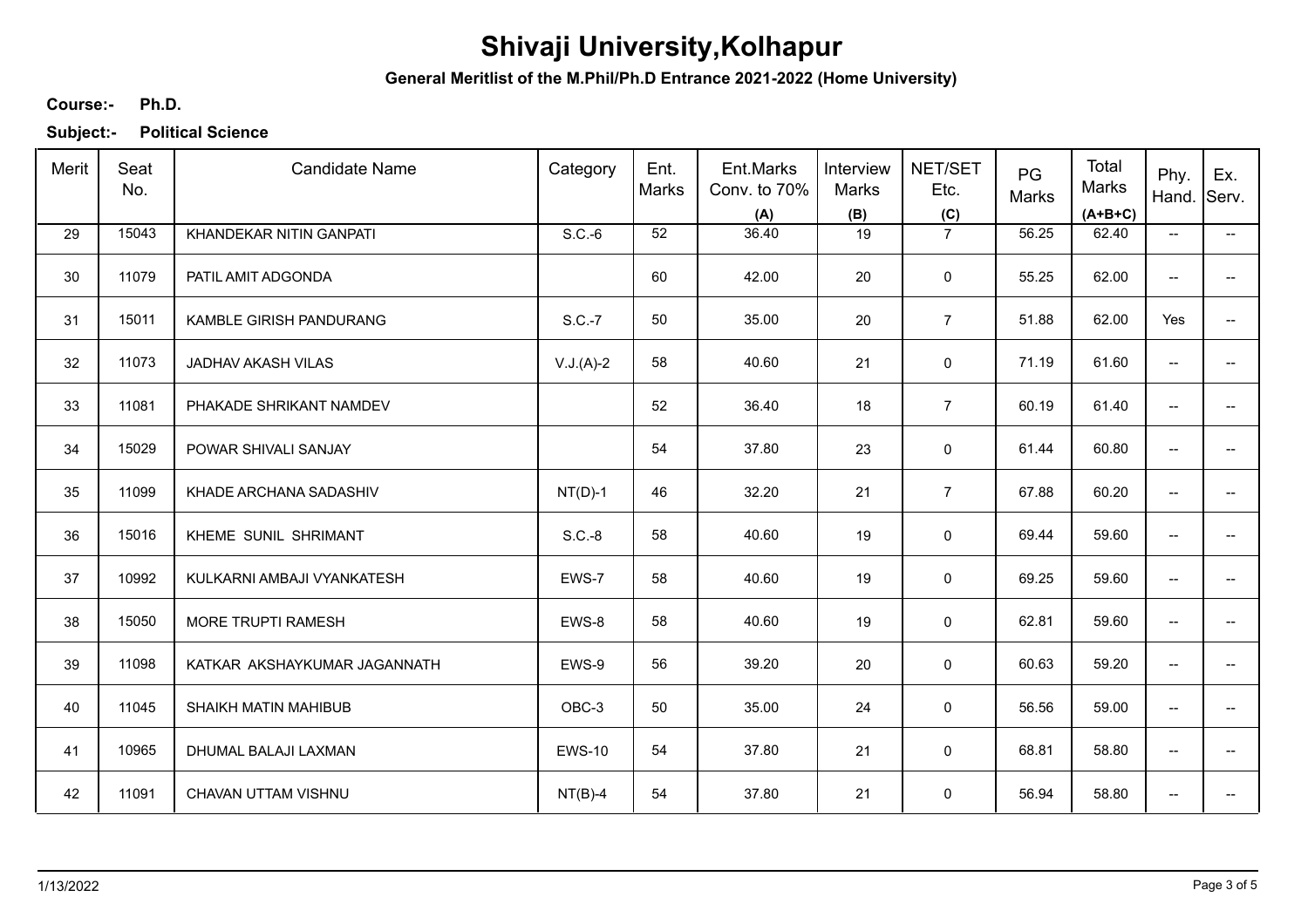**General Meritlist of the M.Phil/Ph.D Entrance 2021-2022 (Home University)**

### **Ph.D. Course:-**

| Merit | Seat<br>No. | <b>Candidate Name</b>           | Category      | Ent.<br>Marks | Ent.Marks<br>Conv. to 70%<br>(A) | Interview<br>Marks<br>(B) | NET/SET<br>Etc.<br>(C) | PG<br>Marks | Total<br>Marks<br>$(A+B+C)$ | Phy.<br>Hand.            | Ex.<br>Serv.             |
|-------|-------------|---------------------------------|---------------|---------------|----------------------------------|---------------------------|------------------------|-------------|-----------------------------|--------------------------|--------------------------|
| 43    | 11102       | KUMBHAR SUSHMA TANAJI           | OBC-4         | 56            | 39.20                            | 19                        | $\mathbf 0$            | 67.50       | 58.20                       | $\overline{\phantom{a}}$ | $\overline{\phantom{a}}$ |
| 44    | 10974       | <b>GIRAWALE SANDIP BAJIRAO</b>  | <b>EWS-11</b> | 46            | 32.20                            | 19                        | $\overline{7}$         | 61.25       | 58.20                       | $\overline{\phantom{a}}$ | $\qquad \qquad -$        |
| 45    | 10982       | JADHAV SHARMILA TUKARAM         |               | 54            | 37.80                            | 20                        | 0                      | 64.06       | 57.80                       | $\overline{a}$           | $\overline{a}$           |
| 46    | 10999       | MAHALE BHARATBHUSHAN VISHWASRAO | OBC-5         | 56            | 39.20                            | 18                        | $\mathbf 0$            | 70.63       | 57.20                       | $\overline{\phantom{a}}$ | $\overline{a}$           |
| 47    | 11031       | POWAR AJIT SHIVAJI              | $S.C.-9$      | 54            | 37.80                            | 19                        | 0                      | 59.25       | 56.80                       | $\overline{\phantom{a}}$ | --                       |
| 48    | 15002       | <b>BHASME SHRIDHAR NAMDEV</b>   | OBC-6         | 54            | 37.80                            | 19                        | $\mathbf 0$            | 57.81       | 56.80                       | $\overline{\phantom{a}}$ | $\overline{\phantom{a}}$ |
| 49    | 11089       | CHAVAN SAGAR GANPAT             | <b>EWS-12</b> | 54            | 37.80                            | 19                        | 0                      | 56.75       | 56.80                       | $\overline{\phantom{a}}$ |                          |
| 50    | 10975       | <b>GODADE TANAJI MAHADEV</b>    |               | 54            | 37.80                            | 19                        | 0                      | 55.88       | 56.80                       | $\overline{\phantom{a}}$ |                          |
| 51    | 11028       | PAWAR BHUSHAN YUVRAJ            | <b>EWS-13</b> | 48            | 33.60                            | 23                        | 0                      | 72.25       | 56.60                       | --                       |                          |
| 52    | 11033       | PRADNYAVANT PRAMOD SHIVAJI      | $S.C.-10$     | 48            | 33.60                            | 23                        | $\mathbf 0$            | 72.25       | 56.60                       | $\overline{\phantom{a}}$ | $-$                      |
| 53    | 11004       | MANE RUTURAJ KISHOR             | <b>EWS-14</b> | 48            | 33.60                            | 23                        | $\mathsf 0$            |             | 56.60                       | $\overline{\phantom{a}}$ | --                       |
| 54    | 11047       | SHINDE SAMPADA SANDEEPRAO       | <b>EWS-15</b> | 46            | 32.20                            | 24                        | 0                      | 0.00        | 56.20                       | $\overline{\phantom{a}}$ | $\overline{\phantom{a}}$ |
| 55    | 11040       | SANKPAL MAYUR SHRIKANT          |               | 50            | 35.00                            | 20                        | 0                      | 72.38       | 55.00                       | $\overline{\phantom{a}}$ | $\overline{\phantom{a}}$ |
| 56    | 11054       | TATE VIJAY BAPURAO              | $NT(C)-4$     | 48            | 33.60                            | 20                        | 0                      | 65.56       | 53.60                       | --                       |                          |